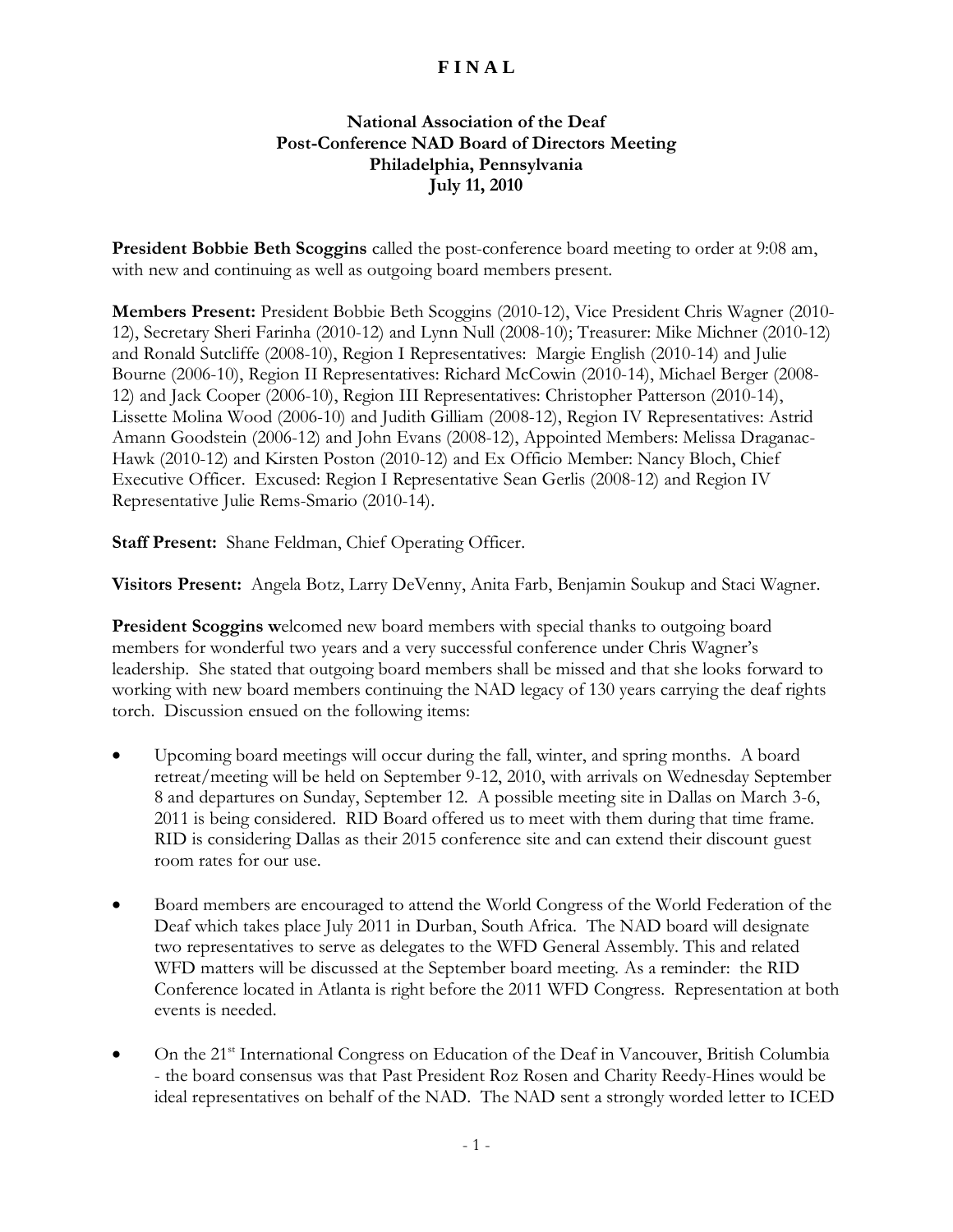## **F I N A L**

organizers on overturn of infamous resolutions passed at their  $2<sup>nd</sup>$  Congress (in the year 1880) in Milan, Italy.

**Chief Executive Officer Bloch** welcomed new members and thanked continuing and outgoing members for their contributions to the success of the conference. She expressed gratitude to the board for the memorable ways they gave recognition to her 18 years of service on behalf of the NAD and the American deaf and hard of hearing community.

Bloch will send conflict of interest disclosure forms to board members for their signature. In addition, she quickly reviewed the NAD Travel Policy for the benefit of new board members – all are asked to cover their airfares for board meetings as part of their fundraising commitment to NAD, which covers lodging expenses.

**Vice President Wagner t**hanked everyone for their support for the best conference ever!

Board members provided general conference feedback:

- Orientation for novice delegates to begin the day before, unless this can be done via online means with vlogs.
- Host a welcome reception for all attendees so they can network from the start.
- Make advance arrangements for provision of continuing education units (CEUs).
- Set aside more time during General Forum for discussion of open-ended issues.
- Additional preparation for audiovisual needs during conference events.
- Greater assurance that all award recipients are on hand to receive their awards.
- Modify seating arrangements for business meetings for greater visibility.
- Ensure inclusion of College Bowl contestants during the Welcome Ceremony.
- Seek opportunities for greater involvement by Jr. NAD delegates during business meetings.

Wagner expressed his interest in hosting roundtable meetings at the next conference with affiliate organizations, state government representatives and related groups, and asked Secretary Farinha to assist him with this task.

**President Scoggins** then entered into discussion on standing committee and strategic team chair and member assignments for the 2010-12 term, seeking to include outgoing board members so they can remain involved with the NAD.

Preliminary committee and strategic team assignments:

- **Development Committee:** Julie Rems-Smario (chair) and Astrid Goodstein (donors and bequests)
- **Finance Committee:** Michael Michner (chair), Bobbie Beth Scoggins and Chris Wagner (ex officio)
- **Governance:** Chris Wagner (chair), Mike Berger (state association-affiliate committee), Christopher Patterson (sections) and Lynn Null (board policy manual)
- **Membership Committee:** Margie English (chair) and Richard McCowin
- **Public Policy Committee:** Howard Rosenblum (chair until March 31, 2011), Alexis Kashar (takes over as chair on April 1, 2011), with Sheri Farinha and Sean Gerlis (board liaisons)
- **Vision 2020 Strategic Team:** John Evans (chair) and Julie Bourne